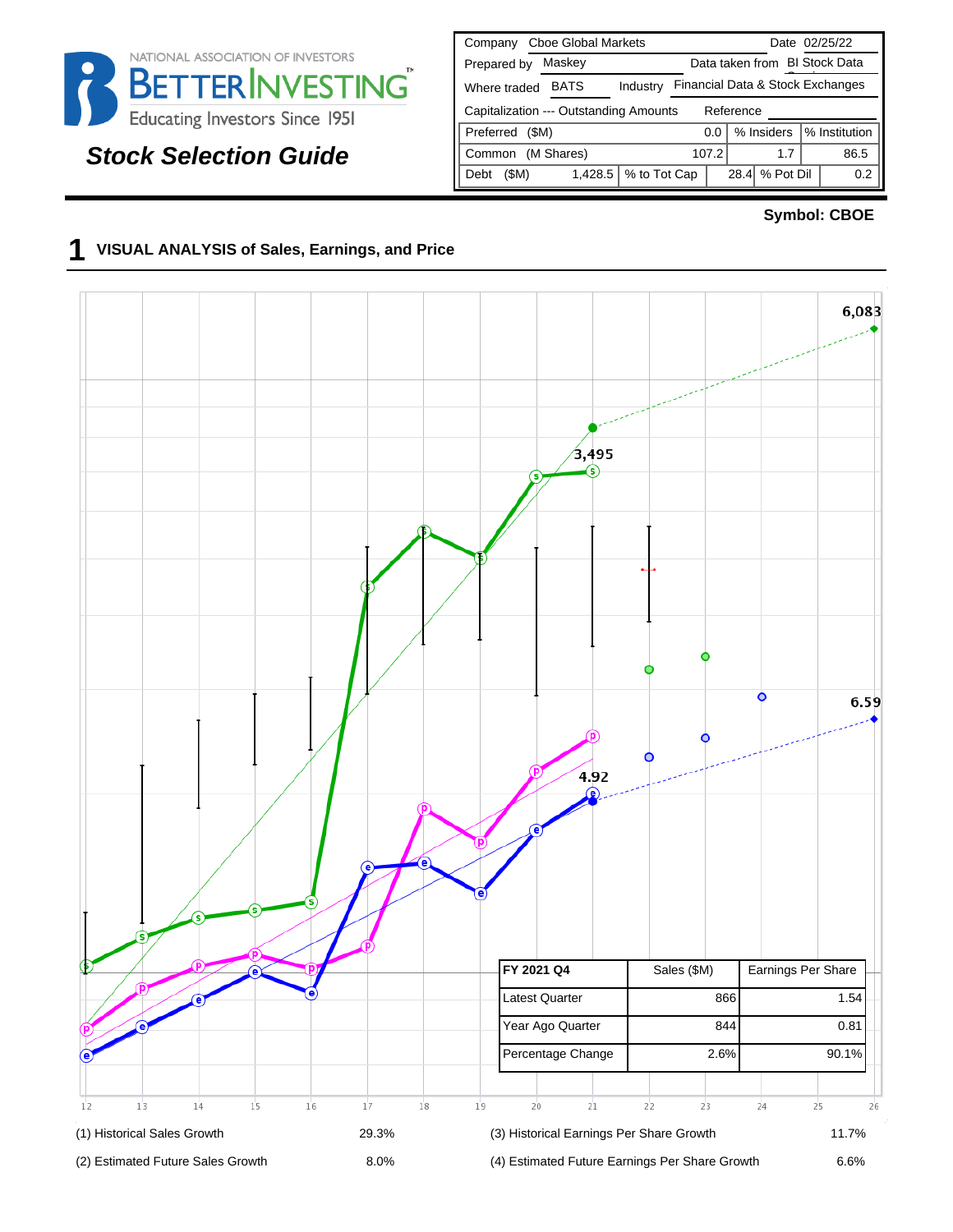# **2 EVALUATING Management Cboe Global Markets**

|                                | 2012    | 2013  | 2014     | 2015    | 2016    | 2017     | 2018     | 2019  | 2020   | 2021     | Last 5 Year Avg. |
|--------------------------------|---------|-------|----------|---------|---------|----------|----------|-------|--------|----------|------------------|
| <b>Pre-tax Profit on Sales</b> | 47.3%   | 49.6% | $50.2\%$ | 51.1%   |         | $15.0\%$ | $20.6\%$ | 20.1% | 19.3%  | 21.6%    | 19.3%            |
| % Earned on Equity             | 65.0%   | 53.1% | 75.8%    | 77.7%   |         | 14.5%    | $13.3\%$ | 11.1% | 13.7%1 | $15.0\%$ | 13.5%            |
| 1% Debt To Capital             | $0.0\%$ | 0.0%  | $0.0\%$  | $0.0\%$ | $0.0\%$ | 28.5%    | 27.3%    | 21.4% | 28.5%  | 28.4%    | 26.8%            |

## **3 PRICE-EARNINGS HISTORY as an indicator of the future**

This shows how stock prices have fluctuated with earnings and dividends. It is building block for translating earnings into future stock prices. **CLOSING PRICE** 117.44 (02/25/22) **HIGH THIS YEAR** 139.00 **LOW THIS YEAR** 96.02

|                                    | A     | B            | С                                  | D            | Е                           |                 | G           | н            |  |
|------------------------------------|-------|--------------|------------------------------------|--------------|-----------------------------|-----------------|-------------|--------------|--|
| Year                               |       | <b>Price</b> | <b>Earnings</b>                    |              | <b>Price Earnings Ratio</b> | <b>Dividend</b> | % Payout    | % High Yield |  |
|                                    | High  | Low          | Per Share                          | High $A / C$ | Low $B/C$                   | Per Share       | $F/C * 100$ | $F/B * 100$  |  |
| 2017                               | 128.3 | 72.5         | 3.69                               | 34.8         | 19.7                        | 1.04            | 28.2        | 1.4          |  |
| 2018                               | 138.5 | 87.9         | 3.76                               | 36.8         | 23.4                        | 1.16            | 30.9        | 1.3          |  |
| 2019                               | 124.9 | 89.5         | 3.34                               | 37.4         | 26.8                        | 1.34            | 40.1        | 1.5          |  |
| 2020                               | 127.9 | 72.0         | 4.27                               | 30.0         | 16.9                        | 1.56            | 36.5        | 2.2          |  |
| 2021                               | 139.0 | 87.0         | 4.92                               | 28.3         | 17.7                        | 1.80            | 36.6        | 2.1          |  |
| AVERAGE                            |       | 81.8         |                                    | 33.4         | 20.9                        |                 | 34.5        |              |  |
| <b>CURRENT/TTM</b>                 |       |              | 4.91                               |              |                             | 1.92            | 39.1        |              |  |
| AVERAGE PRICE EARNINGS RATIO: 27.2 |       |              | CURRENT PRICE EARNINGS RATIO: 23.9 |              |                             |                 |             |              |  |

### **4 EVALUATING RISK and REWARD over the next 5 years**

Assuming one recession and one business boom every 5 years, calculations are made of how high and how low the stock might sell. The upside-downside ratio is the key to evaluating risk and reward.

| A HIGH PRICE - NEXT 5 YEARS                                                                                                  |                         |                                         |          |           |               |       |            |                                  |                |
|------------------------------------------------------------------------------------------------------------------------------|-------------------------|-----------------------------------------|----------|-----------|---------------|-------|------------|----------------------------------|----------------|
| Avg. High P/E                                                                                                                | 34.6                    | X Estimate High Earnings/Share          |          |           | 6.59          | $=$   |            | Forecasted High Price \$         | 227.9          |
| <b>BLOW PRICE - NEXT 5 YEARS</b>                                                                                             |                         |                                         |          |           |               |       |            |                                  |                |
| (a) Avg. Low P/E                                                                                                             | 22.5                    | X Estimate Low Earnings/Share           |          |           | 4.18          | $=$   |            | Forecasted Low Price \$          | 94.1           |
| (b) Avg. Low Price of Last 5 Years                                                                                           |                         | 81.8                                    |          |           |               |       |            |                                  |                |
| (c) Recent Market Low Price                                                                                                  |                         | 72.0                                    |          |           |               |       |            |                                  |                |
| (d) Price Dividend Will Support                                                                                              |                         | Indicated Dividend<br><b>High Yield</b> | $=$      |           | 1.92<br>2.17% |       |            | 88.6                             |                |
|                                                                                                                              |                         |                                         |          |           |               |       |            | Selected Forecasted Low Price \$ | 88.6           |
| <b>C ZONING</b><br>using 25%-50%-25%                                                                                         |                         |                                         |          |           |               |       |            |                                  |                |
| Forecasted High Price                                                                                                        | 227.9                   | <b>Minus Forecasted Low Price</b>       |          | 88.6      | $=$           | 139.3 | Range.     | 25% of Range                     | 34.8           |
|                                                                                                                              | Buy Zone                | 88.6                                    | to       |           | 123.4         |       |            |                                  |                |
|                                                                                                                              | Hold Zone               | 123.4                                   | to       |           | 193.1         |       |            |                                  |                |
|                                                                                                                              | Sell Zone               | 193.1                                   | to       |           | 227.9         |       |            |                                  |                |
|                                                                                                                              | Present Market Price of | 117.44                                  |          | is in the |               |       | <b>BUY</b> | Zone                             |                |
| D UPSIDE DOWNSIDE RATIO (POTENTIAL GAIN VS. RISK OR LOSS)                                                                    |                         |                                         |          |           |               |       |            |                                  |                |
| <b>High Price</b>                                                                                                            | 227.9                   | <b>Minus Present Price</b>              | 117.44   |           |               |       | 110.45     |                                  |                |
| <b>Present Price</b>                                                                                                         | 117.44                  | Minus Low Price                         | 88.6     |           | =             |       | 28.84      | 3.8<br>$=$                       | To 1           |
| E PRICE TARGET (Note: This shows the potential market price appreciation over the next five years in simple interest terms.) |                         |                                         |          |           |               |       |            |                                  |                |
| <b>High Price</b>                                                                                                            | 227.9                   |                                         |          |           |               |       |            |                                  |                |
| <b>Closing Price</b>                                                                                                         | 117.44                  | 1.9405<br>$=$                           | X<br>100 | $=$       | 194.05        |       | 100<br>$=$ | 94.0                             | % Appreciation |

This combines price appreciation with dividend yield to get an estimate of total return. It provides a standard for comparing income and growth stocks.

| A | Indicated Annual Dividend                          | 1.80               |               |                                                   |                                                        |
|---|----------------------------------------------------|--------------------|---------------|---------------------------------------------------|--------------------------------------------------------|
|   | <b>Closing Price</b>                               | 117.44             | 0.0163<br>$=$ | $1.6 \%$<br>Current Yield<br>$=$                  |                                                        |
|   | <b>B AVERAGE YIELD - USING FORECAST HIGH P/E</b>   |                    |               | <b>AVERAGE YIELD - USING FORECAST AVERAGE P/E</b> |                                                        |
|   | Avg. % Payout<br>Forecast High PE                  | $35.6 \%$<br>34.60 | $1.0 \%$      | Avg. % Payout<br>Forecast Average PE              | $35.6\%$<br>$1.2 \%$<br>$=$<br>28.55                   |
|   | C COMPOUND ANNUAL RETURN - USING FORECAST HIGH P/E |                    |               |                                                   | <b>COMPOUND ANNUAL RETURN - USING FORECAST AVG P/E</b> |
|   | Annualized Appreciation                            | 14.2 %             |               | Annualized Appreciation                           | 9.9%                                                   |
|   | Average Yield                                      | 1.0%               |               | Average Yield                                     | 1.2%                                                   |
|   | Annualized Rate of Return                          | 15.2 %             |               | Annualized Rate of Return                         | 11.1 %                                                 |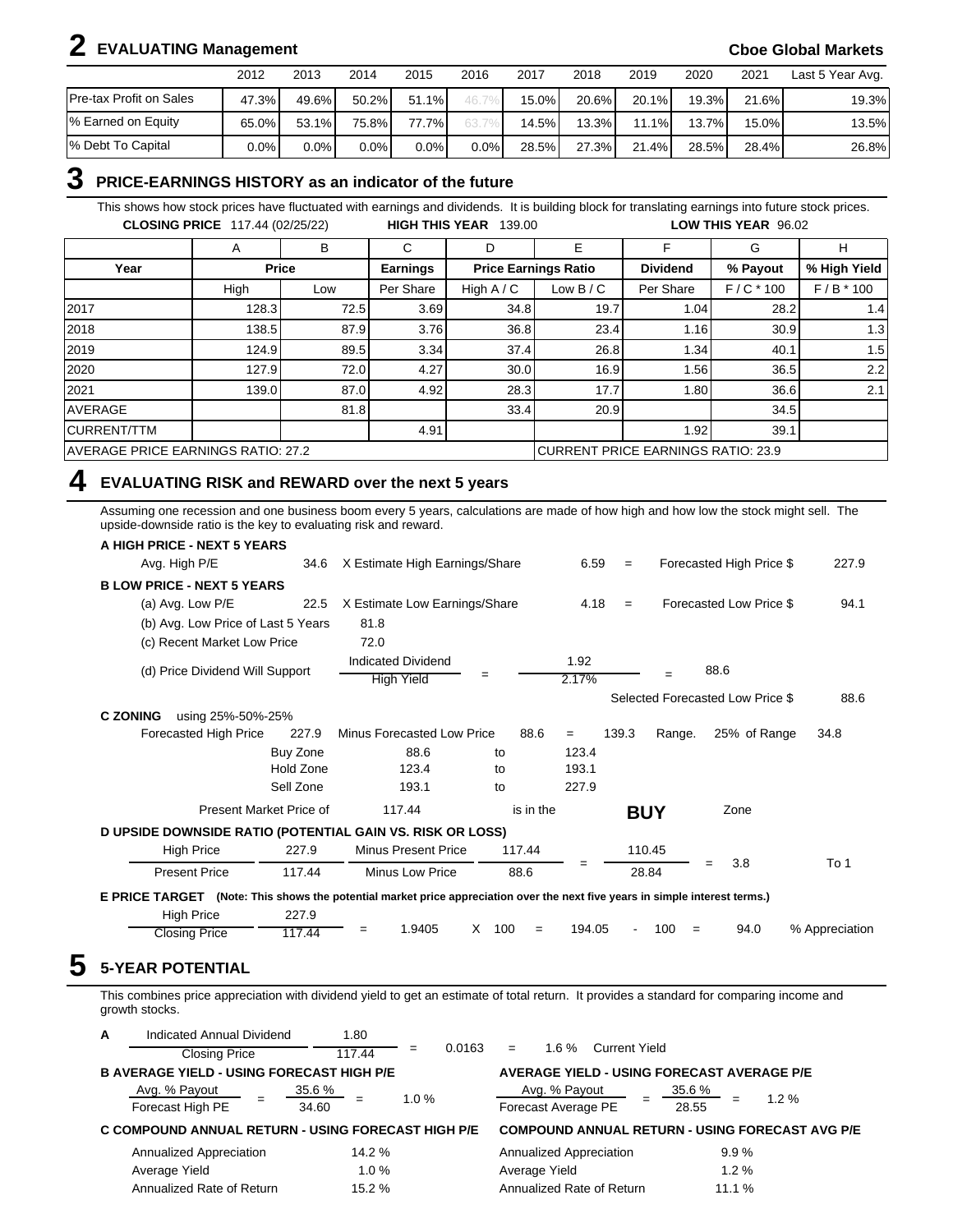

**Quarterly Growth Trend Data**

**Company: Cboe Global Markets Symbol: CBOE**

Graph: Trailing 4 Quarters, Last 5 Years of Data

 $S$  Sales  $\Theta$  Earnings



|        | <b>Quarterly Data</b> |         |        |                       |                  |              |                  |                                  |               |                       | <b>Last 12 Months Data</b> |              |            |       |            |                       |              |  |  |  |  |
|--------|-----------------------|---------|--------|-----------------------|------------------|--------------|------------------|----------------------------------|---------------|-----------------------|----------------------------|--------------|------------|-------|------------|-----------------------|--------------|--|--|--|--|
| Period | <b>EPS</b>            |         |        | <b>Pre-Tax Profit</b> |                  | <b>Sales</b> |                  | <b>Income</b><br><b>Tax Rate</b> | <b>EPS</b>    | <b>Pre-Tax Profit</b> |                            | <b>Sales</b> | Income Tax |       |            | %Change               |              |  |  |  |  |
|        |                       | %Change | \$ Mil |                       | %Sales   %Change | \$ Mil       | %Change          |                                  |               | \$ Mil                | %Sales                     |              | \$ Mil     | %Rate | <b>EPS</b> | <b>Pre-Tax Profit</b> | <b>Sales</b> |  |  |  |  |
| 12/21  | 1.54                  | 90.1    | 210.2  | 24.3                  | 71.0             | 866.4        | 2.6              | 21.1                             | $4.9^{\circ}$ | 756.1                 | 21.6                       | 3,494.8      | 230.3      | 30.5  | 15.0       | 14.5                  | 2.0          |  |  |  |  |
| 09/21  | 1.12                  | 10.9    | 173.8  | 21.3                  | 6.4              | 816.8        | 3.0 <sub>1</sub> | 30.7                             | 4.18          | 668.8                 | 19.3                       | 3,472.6      | 216.9      | 32.4  | $-1.2$     | 2.6                   | 9.1          |  |  |  |  |
| 06/21  | 0.98                  | $-4.9$  | 179.2  | 22.4                  | 14.4             | 800.8        | $-7.8$           | 41.1                             | 4.07          | 658.4                 | 19.1                       | 3.448.5      | 216.8      | 32.9  | $-2.2$     | 4.6                   | 12.5         |  |  |  |  |
| 03/21  | 1.27                  | $-10.6$ | 192.9  | 19.1                  | $-11.3$          | 1.010.8      | 9.7 <sub>1</sub> | 28.9                             | 4.12          | 635.8                 | 18.1                       | 3,516.4      | 187.6      | 29.5  | 5.4        | 7.4                   | 24.9         |  |  |  |  |
| 12/20  | 0.81                  | 5.2     | 122.9  | 14.6                  | 7.6              | 844.2        | 41.0             | 29.0                             | 4.27          | 660.4                 | 19.3                       | 3,427.1      | 192.8      | 29.2  | 27.8       | 31.4                  | 37.2         |  |  |  |  |
| 09/20  | 1.01                  | 7.4     | 163.4  | 20.6                  | 16.0             | 792.7        | 17.4             | 32.7                             | 4.23          | 651.7                 | 20.5                       | 3,181.5      | 182.9      | 28.1  | 11.3       | 15.5                  | 20.2         |  |  |  |  |
| 06/20  | 1.03                  | 32.1    | 156.6  | 18.0                  | 30.9             | 868.7        | 40.0             | 27.5                             | 4.16          | 629.2                 | 20.5                       | 3.064.2      | 164.2      | 26.1  | 14.9       | 16.6                  | 20.3         |  |  |  |  |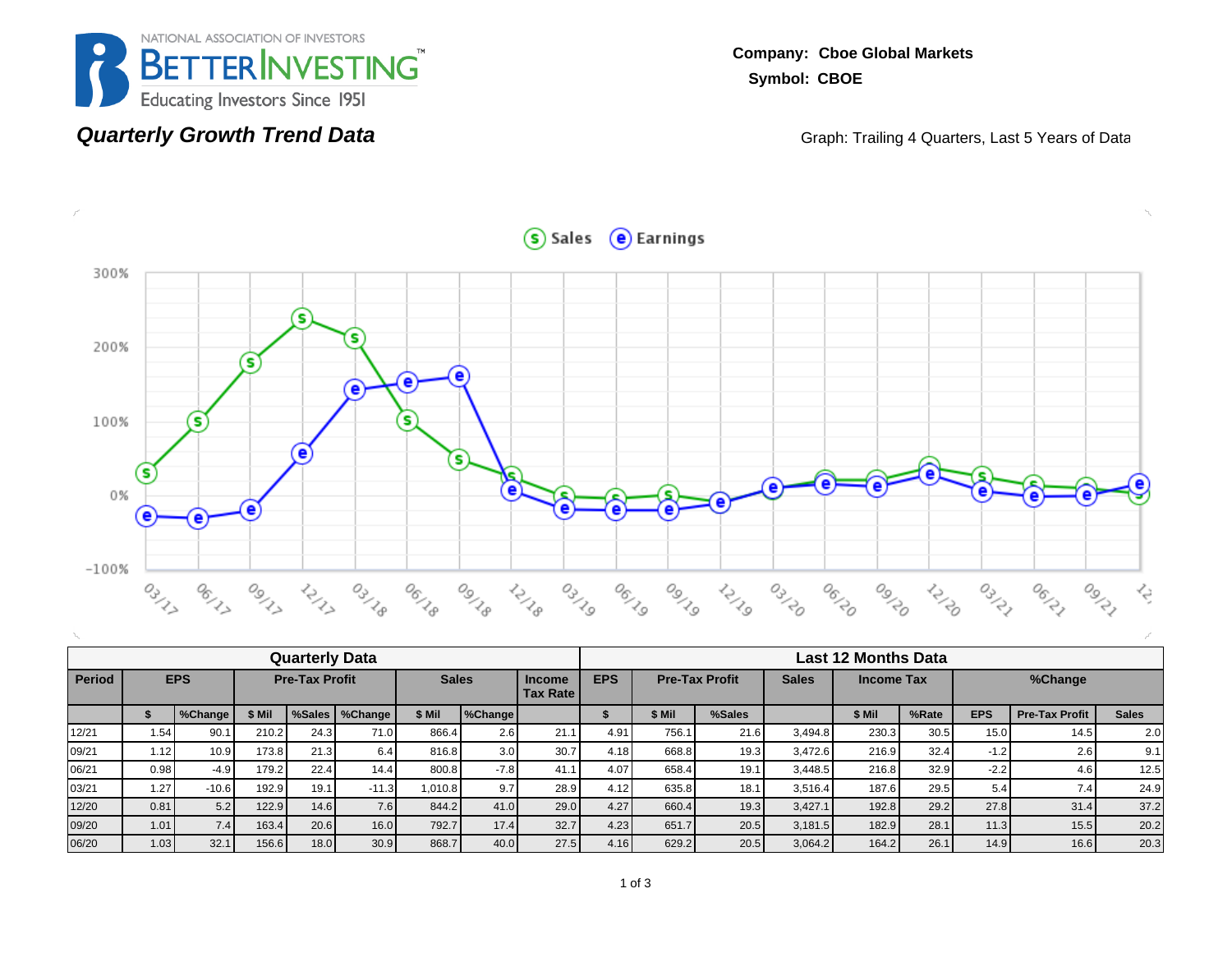

# **Quarterly Growth Trend Data**

Graph: Trailing 4 Quarters, Last 5 Years of Data

|               |      |            |        | <b>Quarterly Data</b> |         |                                                  |         |            | <b>Last 12 Months Data</b> |                       |              |                   |         |         |            |                       |              |  |  |
|---------------|------|------------|--------|-----------------------|---------|--------------------------------------------------|---------|------------|----------------------------|-----------------------|--------------|-------------------|---------|---------|------------|-----------------------|--------------|--|--|
| <b>Period</b> |      | <b>EPS</b> |        | <b>Pre-Tax Profit</b> |         | <b>Sales</b><br><b>Income</b><br><b>Tax Rate</b> |         | <b>EPS</b> |                            | <b>Pre-Tax Profit</b> | <b>Sales</b> | <b>Income Tax</b> |         |         | %Change    |                       |              |  |  |
|               | \$   | %Change    | \$ Mil | %Sales                | %Change | \$ Mil                                           | %Change |            | $\mathbf{s}$               | \$ Mil                | %Sales       |                   | \$ Mil  | %Rate   | <b>EPS</b> | <b>Pre-Tax Profit</b> | <b>Sales</b> |  |  |
| 03/20         | 1.42 | 67.1       | 217.5  | 23.6                  | 70.2    | 921.5                                            | 52.9    | 27.6       | 3.91                       | 592.2                 | 21.0         | 2,816.1           | 157.3   | 26.6    | 9.5        | 9.7                   | 8.6          |  |  |
| 12/19         | 0.77 | $-37.4$    | 114.2  | 19.1                  | $-35.0$ | 598.6                                            | $-19.9$ | 24.4       | 3.34                       | 502.5                 | 20.1         | 2,497.2           | 130.8   | 26.0    | $-11.2$    | $-12.0$               | $-9.8$       |  |  |
| 09/19         | 0.94 | 23.7       | 140.9  | 20.9                  | 21.2    | 675.4                                            | 17.3    | 24.8       | 3.80                       | 564.0                 | 21.3         | 2.646.3           | 142.3   | 25.2    | $-20.7$    | 12.9                  | 0.2          |  |  |
| 06/19         | 0.78 | 6.8        | 119.6  | 19.3                  | $-0.2$  | 620.6                                            | $-7.0$  | 29.4       | 3.62                       | 539.4                 | 21.2         | 2,546.8           | 138.1   | 25.6    | $-20.6$    | 10.3                  | $-4.9$       |  |  |
| 03/19         | 0.85 | $-18.3$    | 127.8  | 21.2                  | $-19.8$ | 602.6                                            | $-22.5$ | 25.5       | 3.57                       | 539.6                 | 20.8         | 2,593.7           | 140.0   | 25.9    | $-19.4$    | 13.5                  | $-2.1$       |  |  |
| 12/18         | 1.23 | $-45.6$    | 175.7  | 23.5                  | 68.8    | 747.7                                            | 20.5    | 21.2       | 3.76                       | 571.2                 | 20.6         | 2,768.8           | 148.8   | 26.0    | 5.9        | 70.8                  | 24.2         |  |  |
| 09/18         | 0.76 | 43.4       | 116.3  | 20.2                  | 9.8     | 575.9                                            | $-5.8$  | 26.3       | 4.79                       | 499.6                 | 18.9         | 2,641.8           | $-80.0$ | $-16.0$ | 160.3      | 63.6                  | 48.1         |  |  |
| 06/18         | 0.73 | 21.7       | 119.8  | 17.9                  | 12.9    | 667.5                                            | 4.2     | 30.7       | 4.56                       | 489.2                 | 18.3         | 2,677.3           | $-57.8$ | $-11.8$ | 151.9      | 83.4                  | 101.6        |  |  |
| 03/18         | 1.04 | 550.0      | 159.4  | 20.5                  | 771.0   | 777.7                                            | 118.3   | 25.9       | 4.43                       | 475.5                 | 17.9         | 2,650.6           | $-50.0$ | $-10.5$ | 142.1      | 94.5                  | 211.5        |  |  |
| 12/17         | 2.26 | 310.9      | 104.1  | 16.8                  | 38.8    | 620.7                                            | 254.5   | $-147.0$   | 3.55                       | 334.4                 | 15.0         | 2,229.1           | $-42.7$ | $-12.8$ | 56.4       | 9.1                   | 239.3        |  |  |
| 09/17         | 0.53 | 6.0        | 105.9  | 17.3                  | 57.3    | 611.4                                            | 291.4   | 43.1       | 1.84                       | 305.3                 | 17.1         | 1,783.5           | 103.6   | 33.9    | $-21.0$    | $-1.9$                | 179.6        |  |  |
| 06/17         | 0.60 | $-3.2$     | 106.1  | 16.6                  | 26.6    | 640.8                                            | 292.3   | 35.9       | 1.81                       | 266.7                 | 20.1         | 1,328.3           | 88.4    | 33.1    | $-31.4$    | $-22.8$               | 98.7         |  |  |
| 03/17         | 0.16 | $-73.3$    | 18.3   | 5.1                   | $-77.3$ | 356.2                                            | 119.4   | 16.9       | 1.83                       | 244.4                 | 28.7         | 850.8             | 83.0    | 34.0    | $-28.5$    | $-27.1$               | 30.1         |  |  |
| 12/16         | 0.55 | $-9.8$     | 75.0   | 42.8                  | $-5.9$  | 175.1                                            | 12.3    | 39.8       | 2.27                       | 306.6                 | 46.7         | 656.9             | 121.0   | 39.5    | $-7.7$     | $-5.4$                | 3.5          |  |  |
| 09/16         | 0.50 | $-38.3$    | 67.3   | 43.1                  | $-33.6$ | 156.2                                            | $-16.5$ | 39.9       | 2.33                       | 311.3                 | 48.8         | 637.8             | 120.5   | 38.7    | $-4.1$     | $-5.2$                | $-1.1$       |  |  |
| 06/16         | 0.62 | 14.8       | 83.8   | 51.3                  | 13.8    | 163.3                                            | 9.8     | 39.2       | 2.64                       | 345.4                 | 51.7         | 668.6             | 128.1   | 37.1    | 20.5       | 14.5                  | 10.2         |  |  |
| 03/16         | 0.60 | 20.0       | 80.5   | 49.6                  | 16.2    | 162.3                                            | 13.6    | 38.9       | 2.56                       | 335.2                 | 51.3         | 654.0             | 124.2   | 37.0    | 19.1       | 12.7                  | 8.6          |  |  |
| 12/15         | 0.61 | 5.2        | 79.7   | 51.1                  | $-5.1$  | 155.9                                            | $-6.3$  | 36.7       | 2.46                       | 324.0                 | 51.1         | 634.5             | 120.1   | 37.1    | 11.3       | 4.6                   | 2.8          |  |  |
| 09/15         | 0.81 | 42.1       | 101.5  | 54.2                  | 35.6    | 187.0                                            | 25.6    | 33.5       | 2.43                       | 328.3                 | 50.9         | 645.1             | 125.4   | 38.2    | 13.0       | 10.2                  | 8.9          |  |  |
| 06/15         | 0.54 | 8.0        | 73.6   | 49.5                  | 6.1     | 148.7                                            | 3.3     | 39.1       | 2.19                       | 301.7                 | 49.7         | 607.0             | 116.6   | 38.7    | 6.8        | 3.7                   | 4.6          |  |  |
| 03/15         | 0.50 | $-10.7$    | 69.3   | 48.5                  | $-15.0$ | 142.8                                            | $-9.5$  | 39.0       | 2.15                       | 297.4                 | 49.4         | 602.2             | 114.2   | 38.4    | 3.9        | 0.3                   | 2.5          |  |  |
| 12/14         | 0.58 | 11.5       | 83.9   | 50.4                  | 16.3    | 166.5                                            | 17.4    | 41.2       | 2.21                       | 309.7                 | 50.2         | 617.2             | 119.6   | 38.6    | 11.1       | 9.2                   | 7.9          |  |  |
| 09/14         | 0.57 | 21.3       | 74.8   | 50.2                  | 10.2    | 148.9                                            | 8.9     | 35.4       | 2.15                       | 297.9                 | 50.3         | 592.6             | 111.3   | 37.3    | 12.0       | 10.0                  | 5.8          |  |  |
| 06/14         | 0.50 | $-3.8$     | 69.4   | 48.2                  | $-7.3$  | 143.9                                            | $-4.5$  | 38.1       | 2.05                       | 291.0                 | 50.1         | 580.4             | 111.4   | 38.3    | 4.1        | 10.4                  | 5.2          |  |  |
| 03/14         | 0.56 | 16.7       | 81.5   | 51.6                  | 18.7    | 157.9                                            | 10.6    | 39.9       | 2.07                       | 296.5                 | 50.5         | 587.2             | 113.7   | 38.4    | 9.5        | 16.6                  | 10.0         |  |  |
| 12/13         | 0.52 | 15.6       | 72.2   | 50.9                  | 21.5    | 141.8                                            | 9.0     | 36.1       | 1.99                       | 283.7                 | 49.6         | 572.1             | 107.7   | 38.0    | 11.8       | 16.9                  | 11.7         |  |  |
| 09/13         | 0.47 | $-9.6$     | 67.9   | 49.7                  | 12.2    | 136.7                                            | 6.6     | 39.1       | 1.92                       | 270.9                 | 48.3         | 560.3             | 100.9   | 37.2    |            |                       |              |  |  |
| 06/13         | 0.52 | 18.2       | 74.9   | 49.7                  | 14.1    | 150.8                                            | 13.7    | 38.4       | 1.97                       | 263.5                 | 47.8         | 551.9             | 88.4    | 33.6    |            |                       |              |  |  |
| 03/13         | 0.48 | 29.7       | 68.7   | 48.1                  | 20.6    | 142.7                                            | 17.6    | 38.3       | 1.89                       | 254.3                 | 47.7         | 533.7             | 87.2    | 34.3    |            |                       |              |  |  |
| 12/12         | 0.45 |            | 59.4   | 45.7                  |         | 130.1                                            |         | 33.1       |                            |                       |              |                   |         |         |            |                       |              |  |  |
| 09/12         | 0.52 |            | 60.5   | 47.2                  |         | 128.3                                            |         | 24.4       |                            |                       |              |                   |         |         |            |                       |              |  |  |